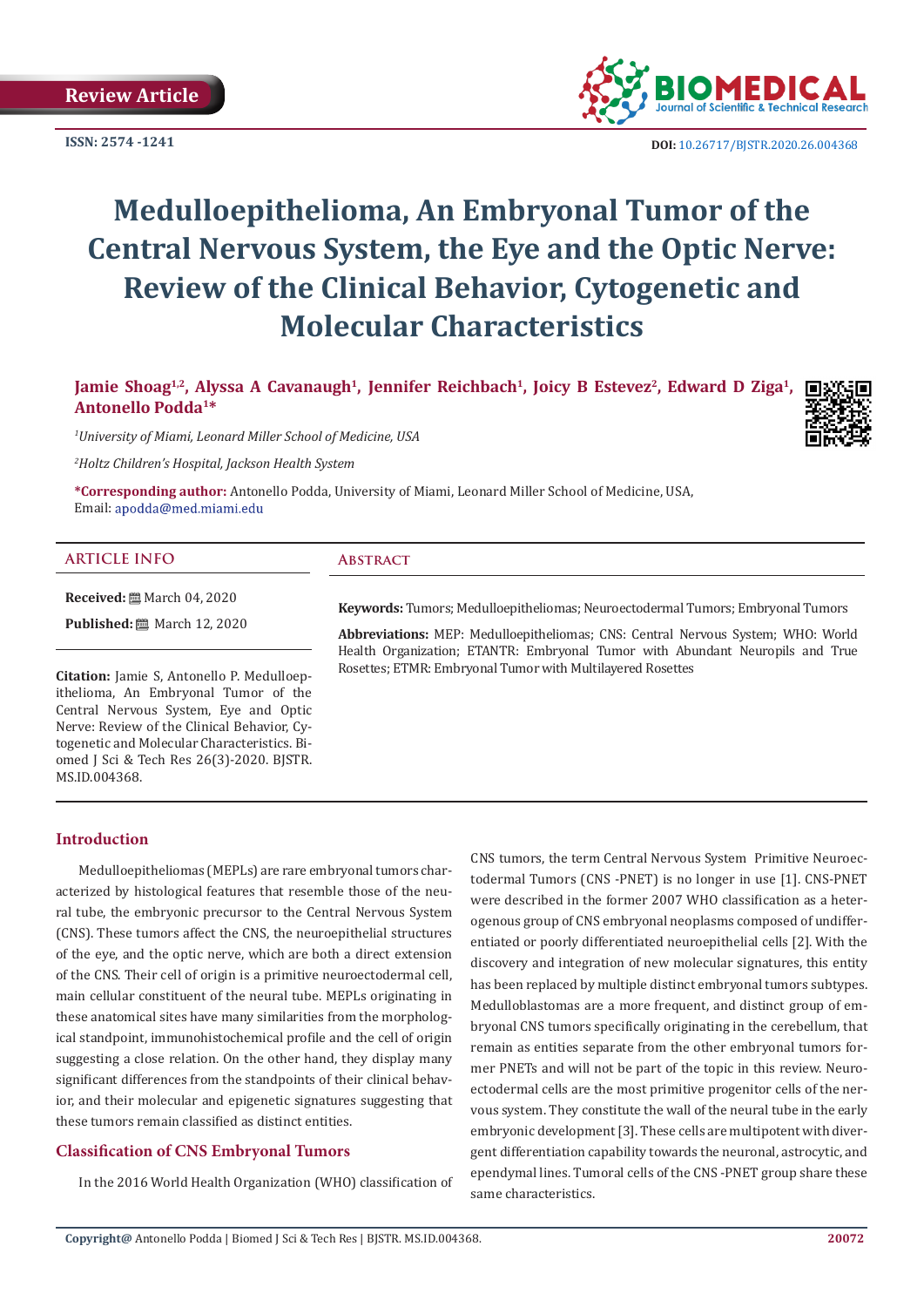# **CNS Embryonal Tumors (PNETs)**

In the previous classification, PNET with exclusive neuronal differentiation were termed Cerebral Neuroblastomas (NB). Those with predominant ependymal differentiation, characterized by the presence of ependymoblastic true rosettes (i.e. multilayered arrangements of mitotically active tumor cells around a central lumen) were termed Ependymoblastomas (EBL). Tumors predominantly composed by structures that recreate features of the primitive neural tube (i.e. tubular, papillary, trabecular, or even glandular-appearing arrangements of primitive cells often with an outer layer) were called Medulloepitheliomas (MEPL) [2,4]. Another rare, variant of CNS -PNET termed Embryonal Tumor with Abundant Neuropils and True Rosettes (ETANTR) is characterized by focal areas of high cellularity, broad bands of neoplastic neuropils and ependymoblastic rosettes [5]. ETANTR are very rare tumors associated with poor clinical outcomes [2,5,6]. Interestingly, all the histological features which traditionally characterize these CNS embryonal tumors, can be identified across all subtypes in different proportions [6,7].

Over the past decade, with the widespread use of molecular techniques, a new classification of embryonal CNS tumor has emerged. This system categorizes tumors by characteristic genetic alterations rather than histologic subtypes. In 2008, Pfister et al. first described a case of a child with an ETANTR with a novel focal amplification at 19q13.42 and up -regulation of the corresponding microRNAs (miRNAs) cluster [8]. Li et al. then detected the presence of an amplification of 19q13.41 in 25% of 41 cases of CNS-PNETs analyzed [9]. The 19q13.41 amplified tumors were also found to be characterized by high-level of expression of the microRNAs cluster contained in the involved chromosomal segment, C19MC. The authors demonstrated that some of these miRNAs promote oncogenicity by modulating cell survival and enhancing growth of untransformed human neural stem cells in part by upregulating the WNT pathway signaling and restricting their differentiation [9]. In 2010, Korshunov et al. analyzed 41 tumor specimens morphologically diagnosed as EBLs or ETANTRs by FISH hybridization. Strikingly, this revealed the described 19q13.42 amplifications in 93% of the samples [10]. The shared genetic signature of ETANTRs and EBLs suggested a common precursor origin of these tumors [6, 8,9]. Paulus and Kleihues suggested therefore introduction of the inclusive term Embryonal Tumor with Multilayered Rosettes (ETMR) to describe the new entity of 19q13.42 amplified tumors, given the ependymoblastic multilayered rosettes are the most significant common histological feature in both subtypes [6]. Subsequently, a subset of CNS MEPLs was also found to have this same molecular alteration and displayed ependymoblastic rosettes [2]. Thus, these neoplasms were also included under the ETMR terminology [11].

The most recent 2016 WHO classification groups the three neoplasms with the specific molecular signature (ETANR, EBLs and MEPLs) under the new entity "ETMR, C19MC-altered"[1]. Tumors with the typical histological features of an ETMR but that are either not tested for or do not display the C19MC molecular signature, are designated ETMR, NOS. MEPLs, neural-tube phenotype, that do not display C19MC retain the separate term Medulloepitheliomas. Amongst all CNS MEPLs, up to 25% lack C19MC amplification [12]. Presently, these CNS MEPLs that are not C19MC-altered have unclear genetic underpinnings.

# **Intraocular MEPL**

Intraocular Medulloepitheliomas (IO-MEPL) share the same cellular origin of CNS MEPLs, ETMRs and other embryonal CNS neoplasms, the primitive neuroectodermal cell [13]. The neural components of the eye originate during the embryonal development in the 4-week embryo after the neural tube closes, by an evagination in its cephalic end rostral portion (the forebrain) called the optic vesicle. The optic vesicles come in contact with the surface of the ectoderm inducing changes necessary for lens formation. Shortly thereafter, the optic vesicle begins to invaginate forming the double-walled optic cup. The outer layer of the optic cup forms the pigmented layer of the retina, the outer layers of the ciliary bodies, and the iris. The inner or neural layer of the optic cup differentiates into the light receptors of the retina, the inner layer of the iris (pars iridica retinae), and of the ciliary bodies (pars ciliaris retinae) [3]. Intraocular Medulloepitheliomas (IO-MEPL) originate via a transformation of this primitive medullary epithelium of the inner layer of the optic cup [13]. Each of the common locations of the IO-MEPLs represents the places where the closure the optic cup and optic stalk fetal fissure (choroid fissure) last occurs and where the final differentiation of the last multipotent neuroepithelial progenitor cells takes place [14].

The overwhelming majority of IO-MEPL originate from this nonpigmented epithelium in the ciliary bodies. These tumors are called ciliary body MEPLs, formerly known as diktyomas because of their net-like histological appearance [15]. Rarely, IO-MEPL originate from the primitive medullary epithelium in the iris, the retina or the optic nerve [2]. Optic nerve Medulloepitheliomas (ON-ME-PLs) can originate at the levels of the optic disk or the extraocular portion of the nerve [2,14]. IO-MEPL are the second most common primary intraocular neoplasm of childhood after retinoblastoma [16]. On the other hand, the ON-MEPLs subtype are extremely rare with only approximately 10 cases reported in the international literature.

# **CNS and Ocular MEPLs Differences**

Although histologically similar, ocular MEPLs, ETMR, and CNS MEPLs have very significant differences. Patients with ETMR are usually very young, the majority occurring in the first 2 years of life and these tumors have never been described in the adult population [14,17]. Conversely, ocular MEPLs have been reported throughout the lifespan, with approximately 15-20% of cases occurring in adults [18]. These discrepancies in age distribution already imply a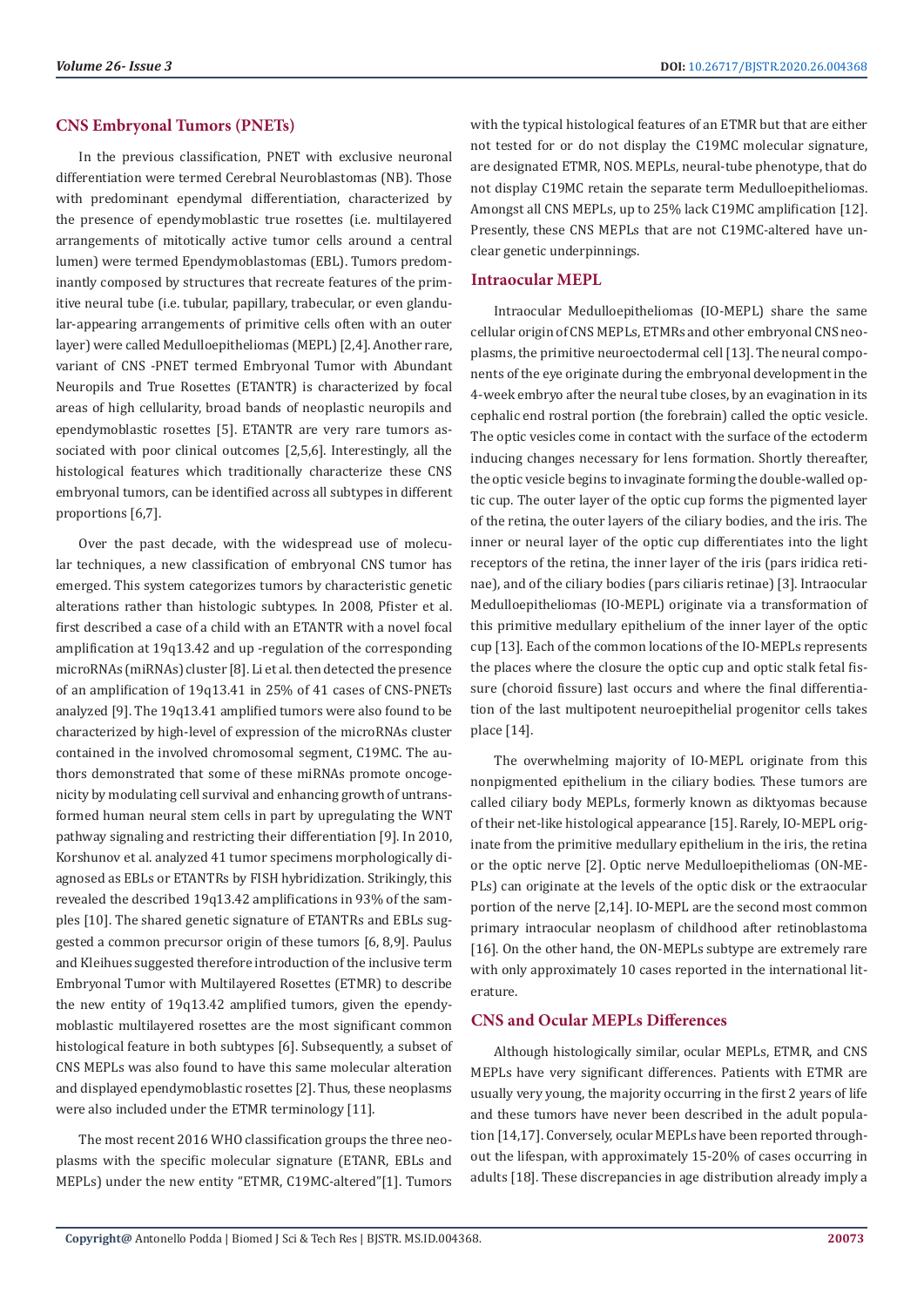fundamental difference in the histogenesis and underlying molecular mechanisms [14]. The prognosis of ocular MEPLs is significantly better than that of their cerebral counterparts. Among ocular-ME-PLs, those originating from the ciliary bodies have the best prognosis. IO-MEPLs have an excellent survival after enucleation (nearly 100% if no extraocular extension) in comparison to the almost-uniformly fatal CNS counterpart. Optic nerve MEPLs have an intermediate behavior between those of the ciliary bodies and those of the CNS given the propensity to extend into the orbit towards the leptomeninges [1]. Intraocular MEPLs are very small at diagnosis being symptomatic and detected usually in early stages of their formation [14]. Their greatest diameter has been reported being no more than 2cm even when diagnosed late and the entire eye is filled with tumor, due to the presence of a natural barrier to spread such as the sclerocornea. Other known biological factors common in these tumors like the LIN28A overexpression, a known marker for malignancy, are not believed to supersede these anatomical factors governing metastasis and influence the clinical outcome of IO-MELP entirely confined to the globe [14]. MEPLs originating in the posterior pole from the optic disk and the extraocular portion of the optic nerve lack this natural anatomic barrier against spread with a potential risk to course the optic nerve and spread to the CNS.

Intraocular Medulloepitheliomas can be characterized as "teratoid or non-teratoid." This classification is based on the presence or absence of heteroplastic elements (i.e. hyaline cartilage, muscle, myoblasts, and brain-like tissue). No such morphological distinctions exist for the CNS counterpart [19]. Approximately 70% of ocular Medulloepitheliomas are classified as malignant [18]. Among ophthalmic pathologists it is agreed that the separation of benign from malignant intraocular Medulloepitheliomas can be notoriously difficult [14]. Because the current WHO ocular tumors classification criteria for malignancy does not correlate with clinical behavior or histologic appearance, a new simple grading scheme has been proposed by Verdijk, to replace the current dichotomy [18,20]. The scheme comprises grade I tumors (corresponding to the current WHO designation "benign"), grade II tumors (with signs of progression like pleomorphism, increased mitotic activity, and local invasion), and grade III tumors (with malignant transformation and metastatic potential, evidenced by extra scleral extension or metastasis). Metastatic disease occurs only in cases with extraocular extension [18,20].

# **Molecular biology of ETMR and Medulloepitheliomas**

A large percentage of CNS ETANR, EBLs and MEPLs are characterized by the presence of an amplification of 19q13.4 and subsequent high-level of expression of the microRNAs cluster contained in the involved chromosomal segment, C19MC (the so called "ETMR, C19MC-altered" entity). Some of these miRNAs promote oncogenicity by modulating cell survival and enhancing growth of untransformed human neural stem cells in part by upregulating WNT pathway [1,9]. Tumors with the typical histological features of an

ETMR but that are either not tested for or do not display the C19MC molecular signature, are designated ETMR, NOS. The 25% of CNS MEPLs, the neural-tube phenotype, that do not display C19MC [12] retain the separate term Medulloepitheliomas of the CNS. Presently, these CNS MEPLs that are not C19MC-altered have unclear genetic underpinnings. The C19MC molecular signature has never been described in ocular-MEPLs. This group of embryonal CNS and ocular tumors entities seem to share many similarities in their immunoprofiles [19]. This finding and the similar histological features suggested a relation between these ocular and CNS tumors which is consistent with a shared embryologic origin from the primitive medullary epithelium of the neural tube [19]. Interestingly, regardless of their morphologic pattern, ETMR NOS, C19MC-altered ETMR of the CNS often show a strong LIN28A protein immunoreactivity in some portions of the tumor [21]. This marker is therefore considered, although not entirely specific, a useful surrogate marker for the diagnosis of these tumors [21]. LIN28A may be also expressed by CNS Medulloepitheliomas that do not have C19MC amplification [21] and by almost all ocular Medulloepitheliomas. The LIN28A intensity of staining has been shown to correlate with aggressive behavior [18,14].

LIN28A is considered a marker for malignancy in both CNS and ocular tumors. LIN-28 family RNA-binding protein acts as a posttranscriptional regulator of genes involved in developmental timing and self-renewal in embryonic stem cells, through direct interaction with target mRNAs and by disrupting the maturation of certain miRNAs involved in embryonic development. miRNAs are short, approximately 20-30 nucleotide sequences of non -coding RNA which function as important post -transcriptional regulators of gene expression in various cell types mostly by binding specific messenger RNA (mRNA) targets via direct base-pairing interactions [22]. miRNAs are transcribed initially as large RNA precursors the pri-miRNAs that are then processed in the nucleus by the RNase enzyme, Drosha, and RNA-binding protein, Pasha into ~70-nucleotide pre-miRNAs, which fold into imperfect stem-loop structures. The pre -miRNAs are then exported into the cytoplasm by a specific transporter and undergo an additional processing step in which a double -stranded RNA of  $\sim$  22 nucleotides in length, is excised from the pre-miRNA hairpin by another RNAse called Dicer [22]. The mature miRNA single strand is then preferentially retained in the functional complex that regulates its target genes' mRNA.

miRNAs are implicated in many biological processes including self-renewal and pluri-potency of embryonal stem cells [22]. A group of miRNAs named oncomirs, have been implicated as regulators of the expression of genes involved in several human malignancies [23]. Through alteration of their expression in various cancers, oncomirs miRNAs function indirectly as both tumor suppressors and oncogenes downregulating, or upregulating different pathways involved in oncogenesis [23]. Patterns of miRNA expression have been shown to distinguish tumor types and to predict tumor bi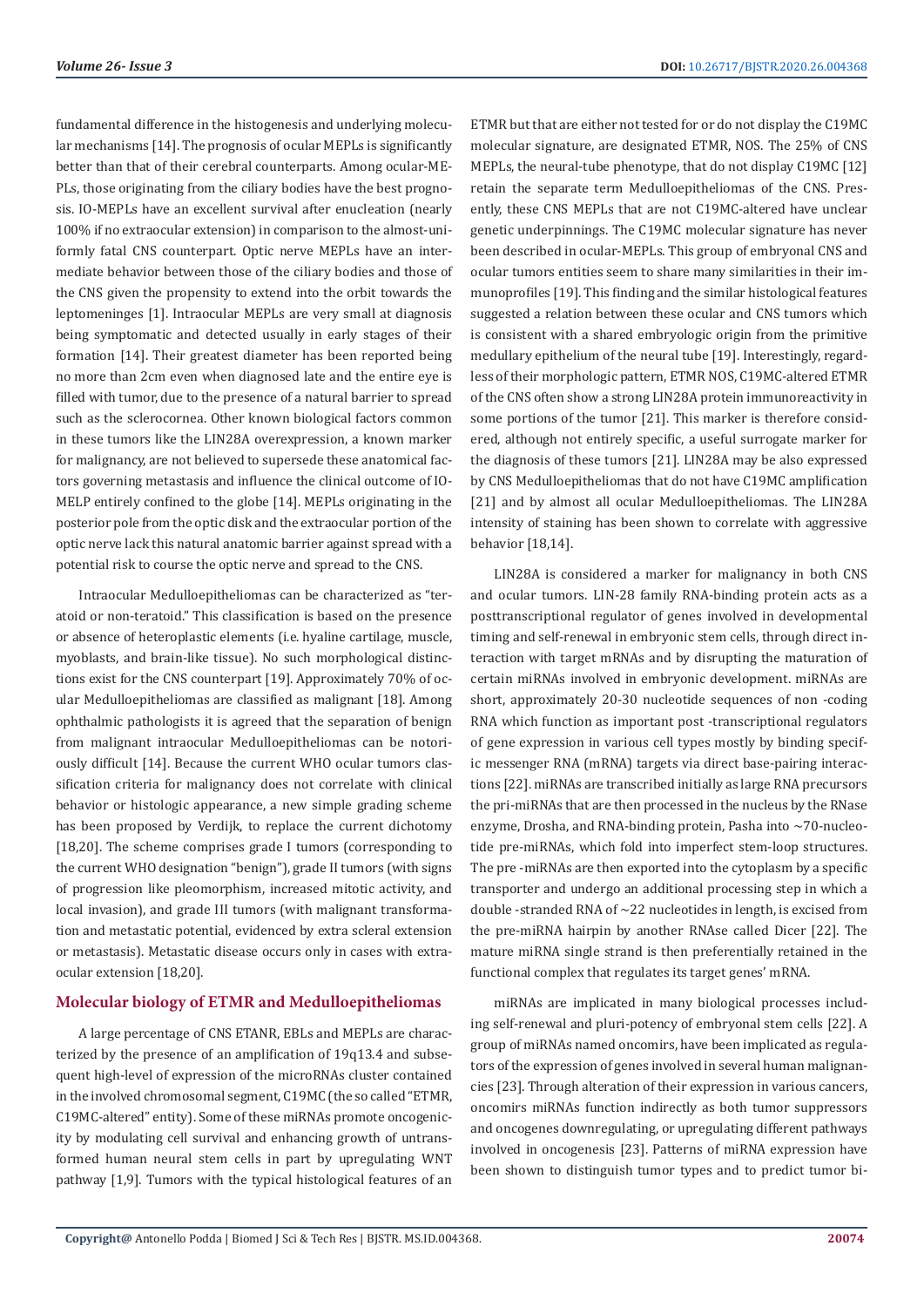ology [24]. Other components of the miRNA-machinery have also been implicated in tumorigenesis, for example the alteration of the expression of the regulatory protein Dicer has been shown to be downregulated, among others, in some cases of lung cancer with the finding correlating with shortened survival [23]. Although miR-NAs have been implicated in malignant gliomas [25], their role in malignant pediatric CNS tumors remained largely unexplored until these more recent discoveries of their involvement in ETMRs [9].

Another example of oncomir is lethal-7 (Let-7) a member of a highly conserved homonymous miRNA family [26]. The let-7 family is known to function as a tumor suppressor by down-regulating the Ras oncogenes, a family of genes involved in cellular growth and differentiation found to be mutated in about 15–30% of human tumors. Several groups demonstrated a reduced expression of the microRNAs in human cancers. and its association with shortened survival. [22,25]. The strong expression and immunoreactivity of LIN28A protein in some portions of the tumor is characteristic of all these embryonal CNS and ocular tumors [27]. LIN-28 family of RNA-binding protein acts as a posttranscriptional regulator of genes through direct interaction with target mRNAs and by disrupting the maturation of certain miRNAs. LIN28A prevents the terminal processing of the LET7 family of microRNAs.

Despite several similarities, IO-MEPL, CNS ETMR and MEPL present several other significant biological differences. Copy-number aberrations (CNAs) have been studied in several series in both ocular and CNS tumors. The median number of CNAs was significantly higher in IO-MEPL 6.8 per tumor vs. 2.3 per tumor ETMR (P < 0.01) [19]. Interestingly the median number of CNAs was significantly lower in IO MEPL diagnosed in adults (2.2 per tumor vs. 7.2 per tumor for children; P < 0.01) [19]. The genetic hallmark aberration of ETMR, the amplification of 19q13.42 C19MC locus often in conjunction with complex intra-chromosomal rearrangements in or around the 19q13 locus, was not identified in any IO MEPL [19]. Also gain of chromosome 2, frequently present in ETMR (80%), was found only in 30% of IO-MEPL. Cytogenetic analysis of ocular tumors often shows numerous others recurrent CNAs involving either whole chromosomes or chromosome arms, that are absent in ETMRs. Loss of 1p, 4, 16p or gain of 8 that were the most frequently detected CNAs in IO-MEPL. Isochromosome 1q (simultaneous loss of 1p and gain of 1q) was detected in approximately 15% of IO MEPL cases.

Intraocular Medulloepitheliomas has been rarely described in patients with DICER1 syndrome or pleuropulmonary blastoma (PPB) familial tumor and dysplasia syndrome caused by germline mutations in DICER1. The syndrome is characterized by pleuropulmonary blastoma of the lungs and pleura (which in its solid form can metastasize), cystic nephroma, Sertoli–Leydig cell neoplasms, multinodular goiter, and rarely IO-MEPL. DICER1 syndrome is an autosomal dominant trait with variable penetrance and most affected individuals do not develop the full spectrum of the disease.

Approximately 3% of all IO-MEPLs are associated with this syndrome and less than 1% of PPB patients develop IO-MEPL [16]. Most mutations in DICER1 are truncating with loss of function and consequent dysregulation miRNA biogenesis.

Sahm et al. [16] analyzed the mutational landscape, epigenetic profiles and copy-number aberrations (CNAs) of 19 IO-MEPL specimens. They identified recurrent mutated genes (i.e. present in 2 or more samples) in 18 of the 19 tumors analyzed. The most common mutations detected involved DICER1 in 32%, and KMT2D (formerly known as MLL2) in 26% of cases. These two frequent somatic mutations in IO-MEPL were mutually exclusive and taken together involved almost 60% of the tumors. Other recurrent mutations identified at a lower frequency were BRCA2 (21%), NOTCH2 (16%), BRCA1 (11%), CDH1 (11%), GSE1 (11%), PTCH1 (11%), FGFR1 (11%), and KDR (11%) and were distributed with various combinations.[16] ARID1B gene was mutated in 2/19 tumors (11%) and ARID2 in 1 tumor. Within DICER1, almost all mutations were within exons 24 and 25 which code for the functional RNAse catalytic domains and were found across all ages [16]. The authors also analyzed the DICER1 gene in a series of 20 intracranial ETMR with or without the C19MR alteration and found only one post fossa ETMR with no C19MR displaying a mutation of DICER1 [16]. No associations between specific mutations and tumor behavior was detected [16].

Mutually exclusive somatic mutations of DICER1 and KMT2D are frequent in intraocular Medulloepitheliomas of the ciliary body, but posterior lesions of the eye (involving the optic disk or the optic nerve) have not been fully analyzed [25]. MEPL of the optic nerve has not been reported associated with germline DICER Syndrome [25]. MicroRNA profiling in intraocular Medulloepitheliomas shows markedly upregulated or downregulated microRNAs. The microRNA dysregulation has profiles similar to those seen in glioblastomas and retinoblastomas [26]. The second most commonly mutated gene in IO-MPL is KMT2D a gene that encodes a histone methyltransferase 16. The mutations in KMT2D were interspersed throughout the gene and were detected only in children [16]. Unsupervised hierarchical clustering of DNA methylation has shown that intraocular Medulloepitheliomas have also signatures distinct from those of intracranial Medulloepitheliomas and are therefore clearly epigenetically distinct tumor entities [26,27]. The targetable epigenetic tumor protein EZH2 is enriched in intraocular Medulloepitheliomas [18].

# **Conclusion**

Medulloepitheliomas of the CNS, the eye and the optic nerve are rare embryonal tumors characterized by histological features that resemble the neural tube. These tumors are similar to other embryonal tumors of the CNS grouped under the term or ETMR (C19MC altered or not) from the histological, immunohistochemical and embryological stand point since all seem to derive from a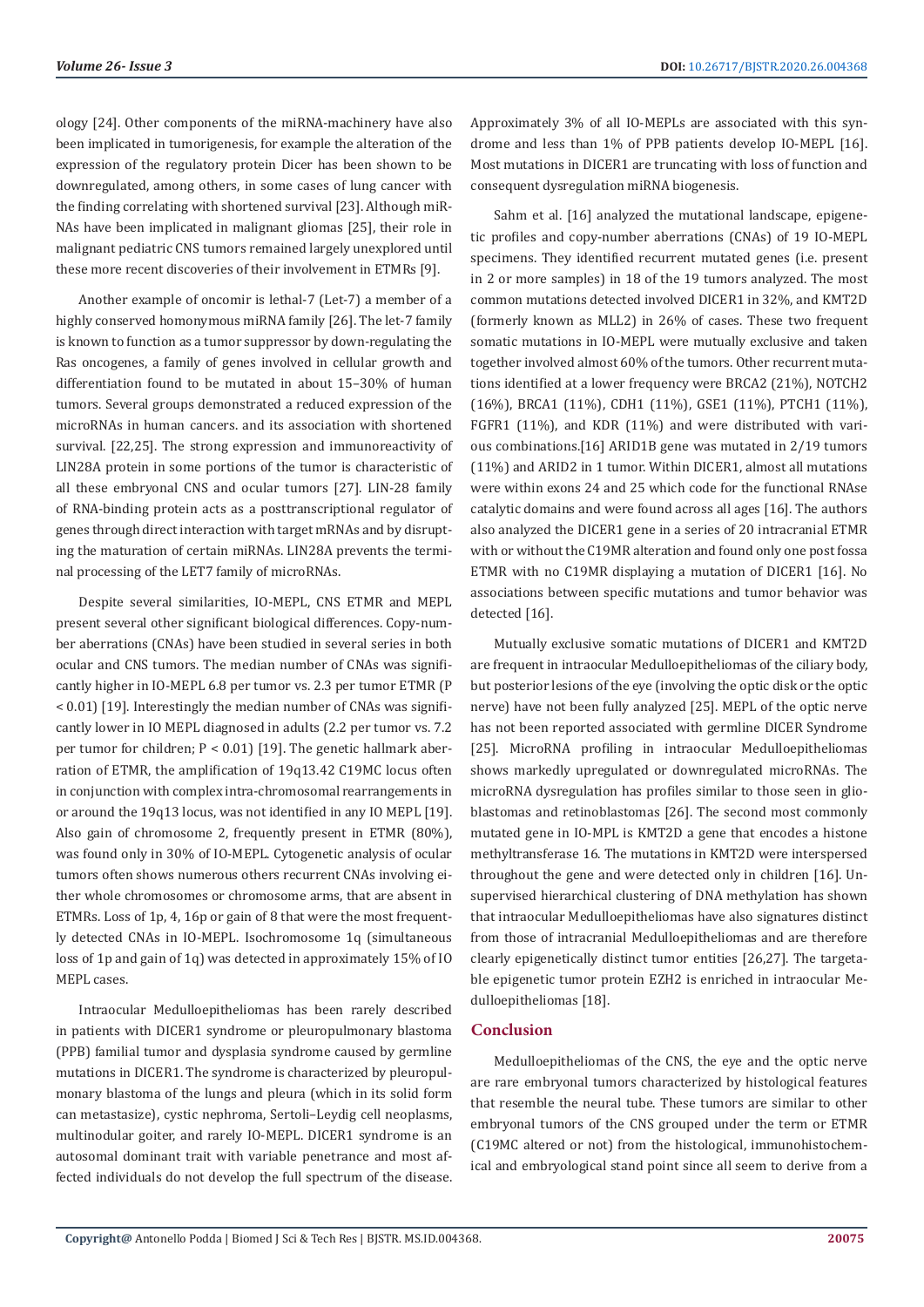common primordial precursor cell of the CNS, the undifferentiated neuroepithelial cell of the neural tube, suggesting a close relation of these entities. However, theses embryonal tumors also display many significant differences in clinical behavior, and molecular and epigenetic signatures suggesting that they should be classified as distinct neoplasms. This group of tumors interestingly also seem to converge and share common terminal oncogenic mechanisms that ultimately seem to reinforce their close relation: the disruption of oncogenic miRNAs, oncomirs. miRNA are implicated in many biological processes including self-renewal and pluri-potency of embryonal stem cells [21]. These small RNAs are major regulators of cellular growth and differentiation and their aberrant expression is

often associated with several types of cancer and with cancer progression in multiple tissues. Further molecular investigations are necessary to better characterize these entities.

#### **Acknowledgements**

None.

#### **Conflict of Interest**

None.

#### **References**

- 1. [Louis DN, Perry A, Reifenberger G, von Deimling A, Figarella Branger](https://www.ncbi.nlm.nih.gov/pubmed/27157931)  [D, et al. \(2016\) The 2016 World Health Organization Classification of](https://www.ncbi.nlm.nih.gov/pubmed/27157931)  [Tumors of the Central Nervous System: a summary. Acta Neuropathol,](https://www.ncbi.nlm.nih.gov/pubmed/27157931)  [131\(6\): 803-820.](https://www.ncbi.nlm.nih.gov/pubmed/27157931)
- 2. [Louis DN, Hiroko Ohgaki, Otmar D Wiestler, Webster K, Cavenee, et al.](https://www.ncbi.nlm.nih.gov/pmc/articles/PMC1929165/)  [\(2017\) The 2007 WHO classification of tumours of the central nervous](https://www.ncbi.nlm.nih.gov/pmc/articles/PMC1929165/)  [system. Acta neuropathologica 114\(2\): 97-109.](https://www.ncbi.nlm.nih.gov/pmc/articles/PMC1929165/)
- 3. Salder T, Langman's Medical Embryology.  $11<sup>th</sup>$  edn.
- 4. [Phillips J, T Tihan, G Fuller \(2015\) Practical Molecular Pathology and](https://www.surgpath.theclinics.com/article/S1875-9181(14)00111-1/abstract)  [Histopathology of Embryonal Tumors. Surgical Pathology Clinics 8\(1\):](https://www.surgpath.theclinics.com/article/S1875-9181(14)00111-1/abstract)  [73-88.](https://www.surgpath.theclinics.com/article/S1875-9181(14)00111-1/abstract)
- 5. [Eberhart CG, Brat DJ, Cohen KJ, Burger PC \(2000\) Pediatric neuroblastic](https://www.ncbi.nlm.nih.gov/pubmed/10890250)  [brain tumors containing abundant neuropil and true rosettes. Pediatr](https://www.ncbi.nlm.nih.gov/pubmed/10890250)  [Dev Pathol 3\(4\): 346-352.](https://www.ncbi.nlm.nih.gov/pubmed/10890250)
- 6. [Korshunov A, Sturm D, Ryzhova M, Hovestadt V, Gessi M, et al. \(2014\)](https://www.ncbi.nlm.nih.gov/pubmed/24337497)  [Embryonal tumor with abundant neuropil and true rosettes \(ETANTR\),](https://www.ncbi.nlm.nih.gov/pubmed/24337497)  [ependymoblastoma, and medulloepithelioma share molecular similarity](https://www.ncbi.nlm.nih.gov/pubmed/24337497)  [and comprise a single clinicopathological entity. Acta Neuropathol](https://www.ncbi.nlm.nih.gov/pubmed/24337497)  [128\(2\): 279-289.](https://www.ncbi.nlm.nih.gov/pubmed/24337497)
- 7. [Paulus W, Kleihues \(2010\) Genetic profiling of CNS tumors extends](https://www.ncbi.nlm.nih.gov/pubmed/20532895)  [histological classification. Acta Neuropathol 120\(2\): 269-270.](https://www.ncbi.nlm.nih.gov/pubmed/20532895)
- 8. [Stagner AM, FA Jakobiec \(2016\) Updates on the Molecular Pathology](https://www.ncbi.nlm.nih.gov/pubmed/26959146)  [of Selected Ocular and Ocular Adnexal Tumors: Potential Targets for](https://www.ncbi.nlm.nih.gov/pubmed/26959146)  [Future Therapy. Seminars in Ophthalmology 31\(1-2\): 188-196.](https://www.ncbi.nlm.nih.gov/pubmed/26959146)
- 9. [Pfister S, Remke M, Castoldi M, Bai AH, Muckenthaler MU, et al. \(2009\)](https://www.ncbi.nlm.nih.gov/pubmed/19057917)  [Novel genomic amplification targeting the microRNA cluster at](https://www.ncbi.nlm.nih.gov/pubmed/19057917)  [19q13.42 in a pediatric embryonal tumor with abundant neuropil and](https://www.ncbi.nlm.nih.gov/pubmed/19057917)  [true rosettes. Acta Neuropathol 117\(4\): 457-464.](https://www.ncbi.nlm.nih.gov/pubmed/19057917)
- 10. [Li M, Lee KF, Lu Y, Clarke I, Shih D, et al. \(2009\) Frequent amplification](https://www.ncbi.nlm.nih.gov/pubmed/19962671) [of a chr19q13.41 microRNA polycistron in aggressive primitive](https://www.ncbi.nlm.nih.gov/pubmed/19962671) [neuroectodermal brain tumors. Cancer Cell 16\(6\): 533-546.](https://www.ncbi.nlm.nih.gov/pubmed/19962671)
- 11. [Korshunov A, Remke M, Gessi M, Ryzhova M, Hielscher T, et al. \(2010\)](https://www.ncbi.nlm.nih.gov/pubmed/20407781) [Focal genomic amplification at 19q13.42 comprises a powerful](https://www.ncbi.nlm.nih.gov/pubmed/20407781) [diagnostic marker for embryonal tumors with ependymoblastic rosettes.](https://www.ncbi.nlm.nih.gov/pubmed/20407781) [Acta Neuropathol 120\(2\): 253-260.](https://www.ncbi.nlm.nih.gov/pubmed/20407781)
- 12. [Chiang JC, DW Ellison \(2017\) Molecular pathology of paediatric central](https://www.ncbi.nlm.nih.gov/pubmed/27701736) [nervous system tumours. J Pathol 241\(2\): 159-172.](https://www.ncbi.nlm.nih.gov/pubmed/27701736)
- 13. [Shields JA, SC \(2008\) Intraocular tumors. An Atlas and Textbook. 2nd edn.](https://shop.lww.com/Intraocular-Tumors--An-Atlas-and-Textbook/p/9781496321343)
- 14. [Jakobiec FA, Kool M, Stagner AM, Pfister SM, Eagle RC, et al. \(2015\)](https://www.ncbi.nlm.nih.gov/pubmed/25748578) [Intraocular Medulloepitheliomas and Embryonal Tumors with](https://www.ncbi.nlm.nih.gov/pubmed/25748578) [Multilayered Rosettes of the Brain: Comparative Roles of LIN28A and](https://www.ncbi.nlm.nih.gov/pubmed/25748578) [C19MC. Am J Ophthalmol 159\(6\): 1065-1074.](https://www.ncbi.nlm.nih.gov/pubmed/25748578)
- 15. [Canning CR, AC McCartney, J Hungerford \(1988\) Medulloepithelioma](https://www.ncbi.nlm.nih.gov/pubmed/3056510) [\(diktyoma\). Br J Ophthalmol 72\(10\): 764-767.](https://www.ncbi.nlm.nih.gov/pubmed/3056510)
- 16. [Sahm F, Jakobiec FA, Meyer J, Schrimpf D, Eberhart CG, et al. \(2016\)](https://www.ncbi.nlm.nih.gov/pubmed/26841698) [Somatic mutations of DICER1 and KMT2D are frequent in intraocular](https://www.ncbi.nlm.nih.gov/pubmed/26841698) [medulloepitheliomas. Genes, Chromosomes and Cancer 55\(5\): 418-427.](https://www.ncbi.nlm.nih.gov/pubmed/26841698)
- 17. [Perry A, J Brat \(2017\)Practical Surgical Neuropathology: A Diagnostic](https://www.elsevier.com/books/practical-surgical-neuropathology-a-diagnostic-approach/9780323449410) [Approach 2nd edition.](https://www.elsevier.com/books/practical-surgical-neuropathology-a-diagnostic-approach/9780323449410)
- 18. [Grossniklaus HE, C Eberhart, T Kivela \(2018\) WHO Classification of](https://apps.who.int/bookorders/anglais/detart1.jsp?codlan=1&codcol=70&codcch=4012) Tumours of the Eye. 4<sup>th</sup> Edition.
- 19. [Korshunov A, Jakobiec FA, Eberhart CG, Hovestadt V, Capper D, et](https://www.ncbi.nlm.nih.gov/pubmed/26183384) [al. \(2015\) Comparative integrated molecular analysis of intraocular](https://www.ncbi.nlm.nih.gov/pubmed/26183384) [medulloepitheliomas and central nervous system embryonal tumors](https://www.ncbi.nlm.nih.gov/pubmed/26183384) [with multilayered rosettes confirms that they are distinct nosologic](https://www.ncbi.nlm.nih.gov/pubmed/26183384) [entities. Neuropathology 35\(6\): 538-544.](https://www.ncbi.nlm.nih.gov/pubmed/26183384)
- 20. [Verdijk RM \(2016\) On the Classification and Grading of](https://www.ncbi.nlm.nih.gov/pmc/articles/PMC4881278/) [Medulloepithelioma of the Eye. Ocul Oncol Pathol 2\(3\): 190-193.](https://www.ncbi.nlm.nih.gov/pmc/articles/PMC4881278/)
- 21. [Arie Perry, Daniel J Brat \(2010\) Practical Surgical Neuropathology A](https://www.elsevier.com/books/practical-surgical-neuropathology/9780443069826) [Diagnostic Approach. 1st Edition.](https://www.elsevier.com/books/practical-surgical-neuropathology/9780443069826)
- 22. [Bar M, Wyman SK, Fritz BR, Qi J, Garg KS, et al. \(2008\) MicroRNA](https://www.ncbi.nlm.nih.gov/pubmed/18583537) [discovery and profiling in human embryonic stem cells by deep](https://www.ncbi.nlm.nih.gov/pubmed/18583537) [sequencing of small RNA libraries. Stem Cells 26\(10\): 2496-2505.](https://www.ncbi.nlm.nih.gov/pubmed/18583537)
- 23. [Esquela Kerscher A, Slack FJ \(2006\) Oncomirs microRNAs with a role in](https://www.ncbi.nlm.nih.gov/pubmed/16557279) [cancer. Nat Rev Cancer 6\(4\): 259-269.](https://www.ncbi.nlm.nih.gov/pubmed/16557279)
- 24. [Elcie Chan, Daniel Estévez Prado, Joanne Barnes Weidhaas \(2011\)](https://www.ncbi.nlm.nih.gov/pubmed/21354374) [Cancer microRNAs: from subtype profiling to predictors of response to](https://www.ncbi.nlm.nih.gov/pubmed/21354374) [therapy. Trends Mol Med 17\(5\): 235-243.](https://www.ncbi.nlm.nih.gov/pubmed/21354374)
- 25. [Steven M Johnson, Helge Grosshans, Jaclyn Shingara, Mike Byrom, Rich](https://www.ncbi.nlm.nih.gov/pubmed/15766527) [Jarvis, et al. \(2005\) RAS Is Regulated by the let-7 MicroRNA Family. Cell](https://www.ncbi.nlm.nih.gov/pubmed/15766527) [120\(5\): 635-647.](https://www.ncbi.nlm.nih.gov/pubmed/15766527)
- 26. [Farzaneh M, Attari F, Khoshnam SE \(2017\) Concise Review: LIN28/](https://www.ncbi.nlm.nih.gov/pubmed/28846452) [let-7 Signaling, a Critical Double-Negative Feedback Loop During](https://www.ncbi.nlm.nih.gov/pubmed/28846452) [Pluripotency, Reprogramming, and Tumorigenicity. Cell Reprogram](https://www.ncbi.nlm.nih.gov/pubmed/28846452) [19\(5\): 289-293.](https://www.ncbi.nlm.nih.gov/pubmed/28846452)
- 27. [Thales Papagiannakopoulos, Alice Shapiro, Kenneth S Kosik \(2008\)](https://www.ncbi.nlm.nih.gov/pubmed/18829576) [MicroRNA-21 Targets a Network of Key Tumor-Suppressive Pathways in](https://www.ncbi.nlm.nih.gov/pubmed/18829576) [Glioblastoma Cells. Cancer Res 68\(19\): 8164-8172.](https://www.ncbi.nlm.nih.gov/pubmed/18829576)